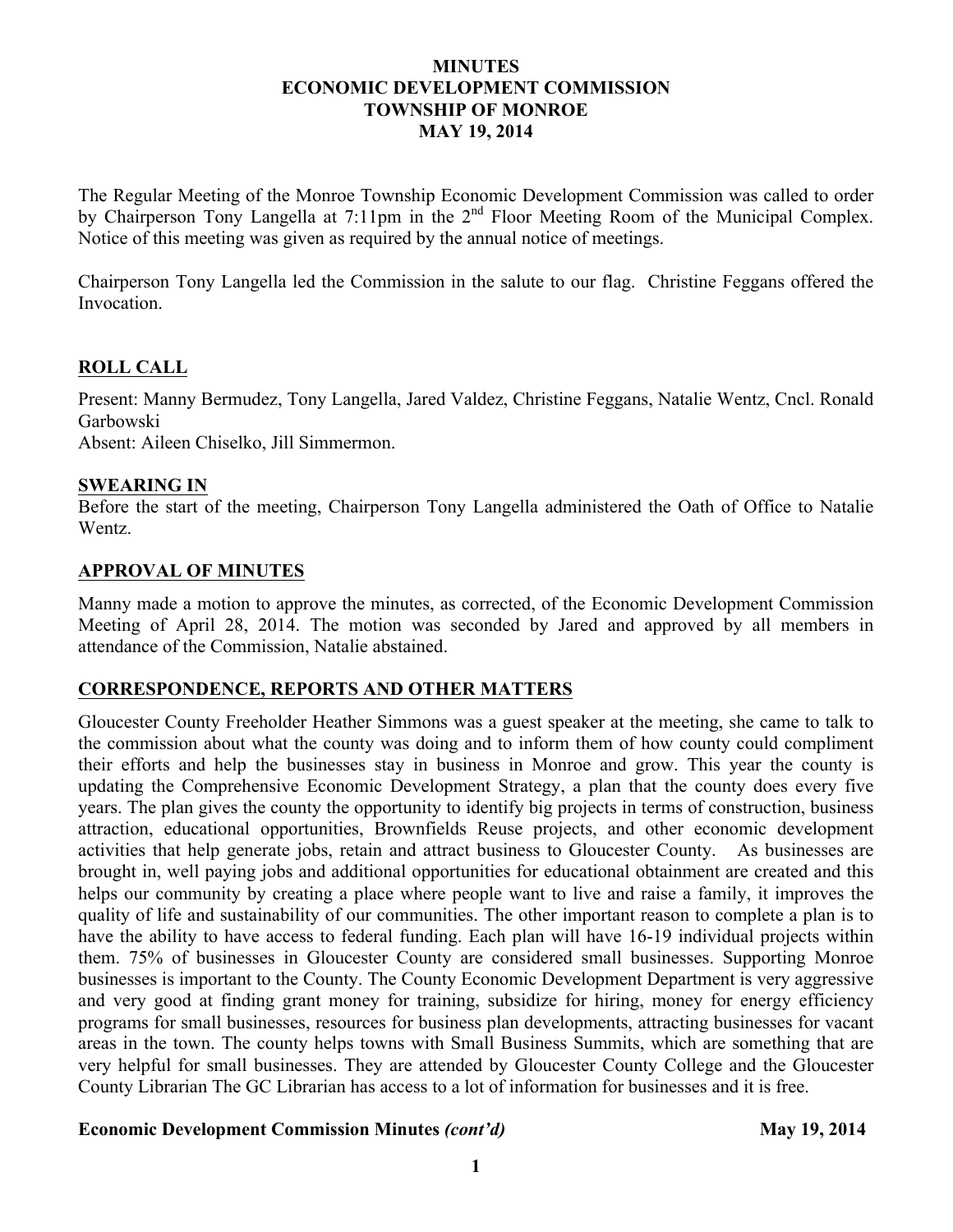# **CORRESPONDENCE, REPORTS AND OTHER MATTERS** *(cont'd)*

Gloucester County College helps with education for employees and finding and using grants that are available for these services to be provided at zero to low cost. Also, every week Clarence Fullard, of Rutgers Small Business Administration, helps small businesses write business plans for free. Once they have a plan in place they are eligible for grant money. Other help is available too, businesses in older facilities may also be eligible to receive money toward becoming more energy efficient. Freeholder Simmons also mentioned a database of vacant lots for businesses to consider, and said to make sure the township's locations are in that database. Jared asked which conferences Freeholder Simmons felt were worth attending, she is going to get back to him with them.

Cncl. Sebastian stopped in on the meeting briefly and was asked by Tony what his thoughts were about getting a sponsor. His suggestion was to go to several banks and let them know what was needed for sponsorship. He also suggested asking the Guzzo Company, that just built the large complex on Cross-Keys Road for sponsorship. Cncl. Garbowski said that he would go to Walmart and ask if they would be able to help with the sponsorship.

Cncl. Sebastian said that there should be a list of privately owned properties that are available for ratables.

The next Spotlight on Business will highlight Scoops, and ice cream shop across from the middle school on Clayton Road.

Tony and Manny put a letter together to give to the potential sponsors, after corrections are made it will be put on letterhead.

Tony broke down sponsorship into levels since getting one large sponsor is unlikely. Tentative levels are: Platinum level for \$9,500, Gold level for \$4,500 and Silver level \$500. Each level changes amount of advertising that the business gets, platinum being the most amount of exposure.

Natalie introduced herself, she is a family law attorney in south Jersey and has been practicing for 12 years. She lives in Williamstown and has an office in Mullica Hill. She is married and has 2 children, her family is involved with the Monroe Township Youth Soccer. Jared would like to move forward and have a small business summit; Cncl. Garbowski stated he thinks September or October would be a good time to have the summit. Christine would like to see how we can link with Rowan because there are thousands of students and many are Williamstown HS graduates. Manny would like to find a sponsor, he hopes that presenting it in levels will increase our success. Manny said he feels the success of the program is going to be based on the marketing that is done.

# **ADJOURNMENT**

With no further business to discuss, Tony asked for a motion to adjourn Manny made a motion to adjourn the Monroe Township Economic Development Commission Meeting of May 19, 2014. The motion was seconded by Jared; all in favor. Meeting adjourned at 8:58pm.

Respectfully submitted,

Jacqualyn Allen

#### **Economic Development Commission Minutes** *(cont'd)* **May 19, 2014**